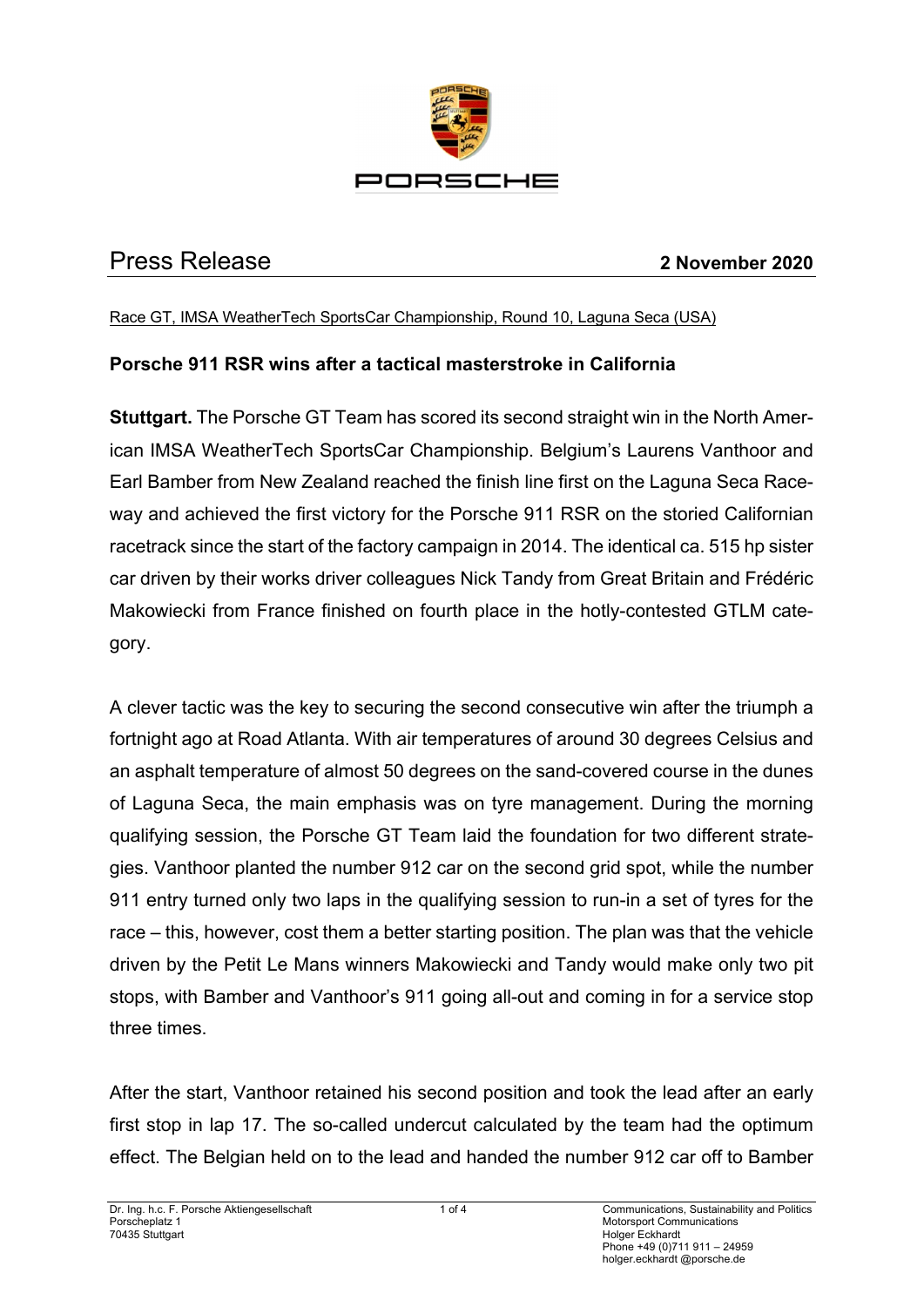after two swift stints. On the way to the first win for the defending GTLM champions, the New Zealander maintained his composure even during a brief full course yellow shortly before the flag. With a commanding performance, he brought the Porsche 911 RSR over the finish line in first place. The tactics for the number 911, however, meant that Tandy had virtually no chance on used tyres when the race went green again with just 13 minutes left on the clock. The British racer lost third place that the crew had held for long stretches. Ultimately, he was just 4.716 seconds off claiming a podium result. On the same day that the customer team Proton Competition won the title in the European Le Mans Series, Porsche also had the most powerful car in the IMSA race.

At the penultimate round of the year, the customer squad Wright Motorsports safeguarded its chances of winning the GTD-class title. Works driver Patrick Long and his American compatriot Ryan Hardwick achieved sixth in the Porsche 911 GT3 R. In the overall classification, the team ranks second, just seven points behind the leader.

The eleventh and final round of the 2020 IMSA season takes place on 14 November at the Sebring International Raceway. This will be the 68th edition of the twelve-hour classic in Florida and, at the same time, marks the final factory outing of the two Porsche 911 RSR in the GTLM class of the North American sports car series.

### **Comments on the race**

Pascal Zurlinden (Director Factory Motorsport): "What a great day for Porsche and the successful customer teams. In the afternoon, Proton Competition claimed the title in the European Le Mans Series, at the same time, the two 911 GT3 R fielded by Herberth Motorsport scored a double podium result in the ADAC GT Masters – and now the IMSA victory. We've finally won at Laguna Seca, as well. This success is the result of perfect teamwork. Our strategists implemented a clever plan, the team did quick pit stops and the drivers made the most of the 911 RSR's potential. Congratulations everyone!"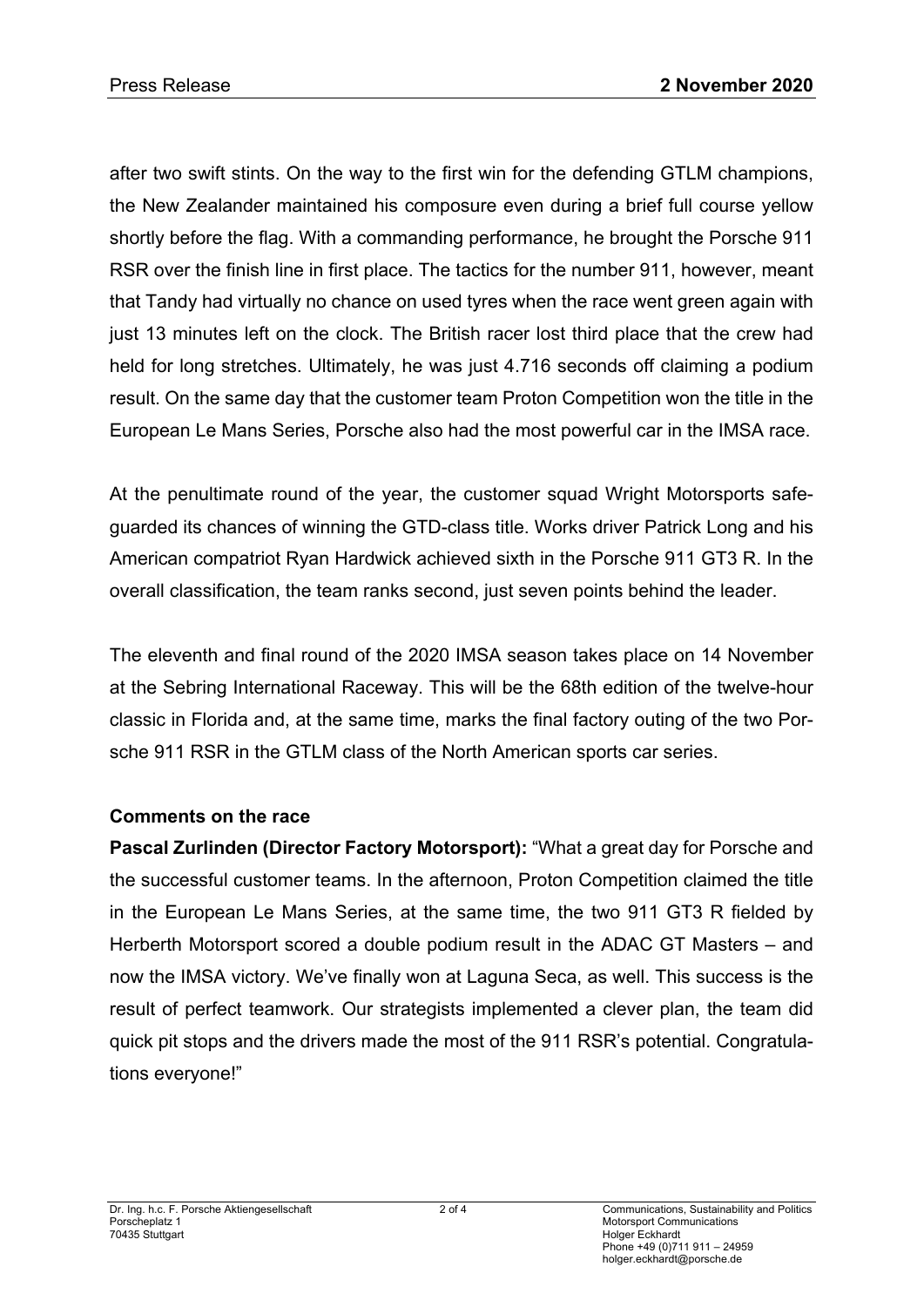**Steffen Höllwarth (Head of Operations IMSA Championship):** "We were determined to win today because Laguna Seca was a blank spot on the map. We've now managed to tick that off. We made a deliberate decision to use different strategies so that we could be prepared for all eventualities given the high temperatures. This worked perfectly with our number 912 car, but not with the sister car, unfortunately. It's a shame that Nick couldn't hold on to the podium position after the safety car phase. At that point, he was running on the most worn tyres by far, so he was handicapped. Still, we're delighted about the tremendous final result."

**Frédéric Makowiecki (Porsche 911 RSR #911):** "At last, a Porsche RSR wins a race at Laguna Seca. We've tried to do this since the beginning of our factory programme in 2014, but it's taken until today to succeed. Congratulations to our colleagues in the 912 car. Unfortunately, not everything ran smoothly strategically for us, otherwise, we would certainly have reached the front of the field. Now I'm looking forward to the endurance race at Sebring."

**Nick Tandy (Porsche 911 RSR #911):** "We put our money on a two-stop tactic. Our pace was good, but unfortunately, the strategy wasn't optimal. In the end, we had to settle for finishing behind the sister car and two Corvettes. Still, it was a banner day for Porsche because we've achieved two IMSA wins in a row. That does our entire team a world of good."

**Laurens Vanthoor (Porsche 911 RSR #912):** "That was a real team effort – everyone played their part perfectly – particularly our pit crew. Since we had to make three pit stops, the refuelling times were shorter than in a normal race. That meant that our lads had to complete the wheel changes flawlessly in record time. It worked very well, as you saw at the first pit stop when I was able to take the lead. This is the first win of the season for us in the 912 car. It's the second in a row for Porsche. We're finally achieving the results we deserve with the new 911 RSR."